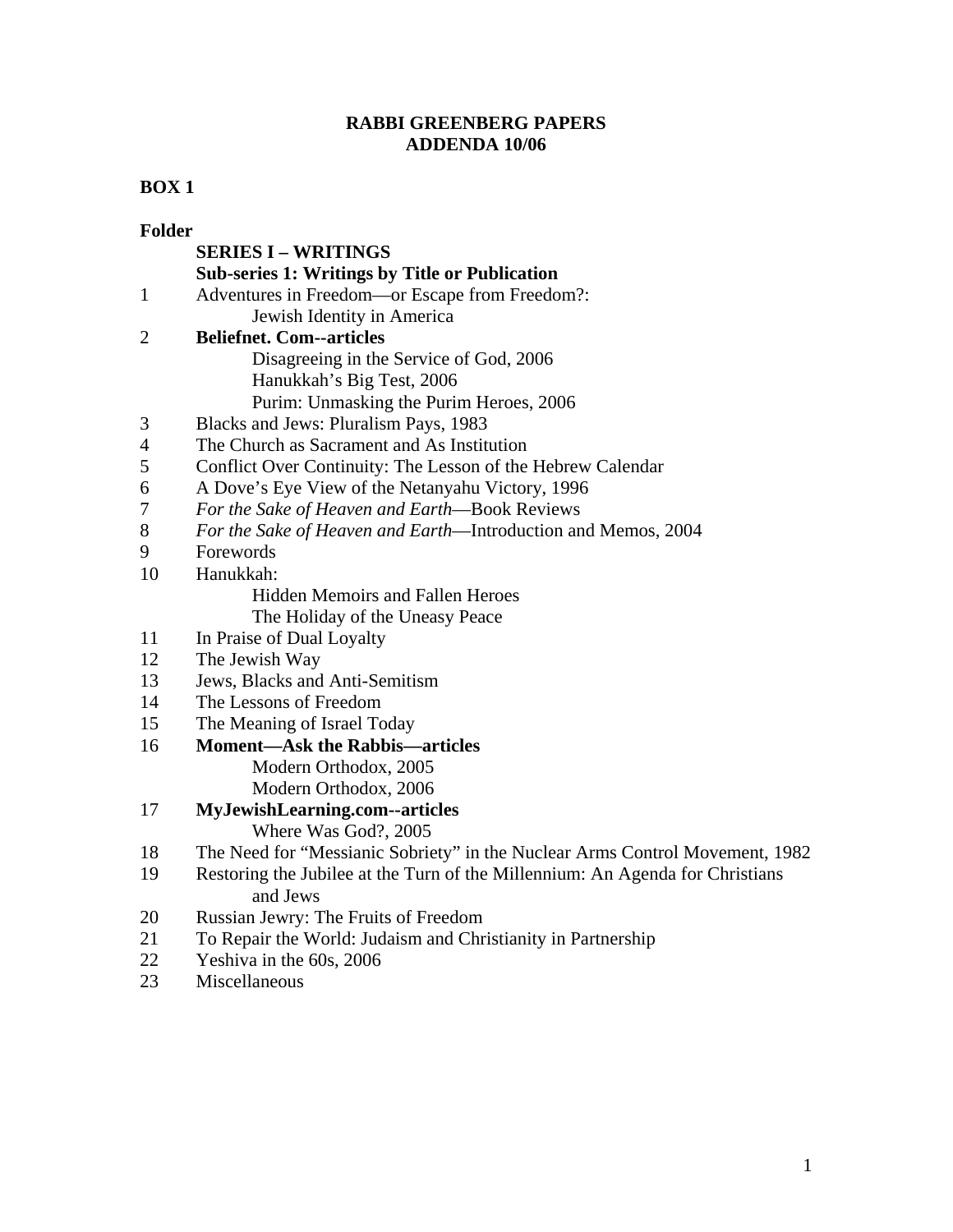# **BOX 1 (continued)**

#### **Folder**

### **SERIES II - ORGANIZATIONS Sub-Series 1: A-Z, 1954-2004**

- 24 American Jewish Joint Distribution Committee—Certificate of Appreciation (oversized – placed flat on top of other folders in box)
- 25 Edah
- 26 Jewish Life Network—Calendar and Call Lists, 2001-2004

## **Sub-series 2: CLAL (National Jewish Center for Learning and Leadership)**

[Formerly known as National Jewish Resource Center (NJRC) and National Jewish Conference Center (NJCC)]

**CLAL A-Z** 

- 27 Educational Programs—Teaching Materials--Assimilation
- 28 Educational Programs—Teaching Materials—Basic Judaism Course
- 29 Educational Programs—Teaching Materials—Building a Relationship to Torah
- 30 Educational Programs—Teaching Materials—Community
- 31 Educational Programs—Teaching Materials—Covenant, Conflict & Cataclysm (Leadership Study Series)
- 32 Educational Programs—Teaching Materials—Importance of Shoah & Israel
- 33 Educational Programs—Teaching Materials—Jewish Life Cycles
- 34 Educational Programs—Teaching Materials—Leadership
- 35 Educational Programs—Teaching Materials—Lessons of Freedom
- 36 Educational Programs—Teaching Materials—Living Out the Covenant on the Land
- 37 Educational Programs—Teaching Materials—Modern Jewish Thought
- 38 Educational Programs—Teaching Materials--Presence of Jewish History
- 39 Educational Programs—Teaching Materials—Presence of Jewish History/ Leadership for the Post-Modern Era
- 40 Educational Programs—Teaching Materials—Theological Implications of the Holocaust/Theological Responses to the Holocaust
- 41 Educational Programs—Teaching Materials—Triumph of Life/Tikkun Olam
- 42 Educational Programs—Teaching Materials—Turning Points in Jewish History
- 43 Fellows (Dorot & Others), 1994-1995
- 44 Fellowships—Chuck Raffel
- 45 Printed Matter/Brochures
- 46 Shaykin, Leonard Study Curriculum

# **BOX 2**

## **Folder**

## **CLAL – Correspondence**

- 1-3 Correspondence, 1988-1989 A-B (3 folders)
- 4 Correspondence, 1988-1989 Ca-Ch
- 5 Correspondence, 1988-1989 Ci-Cu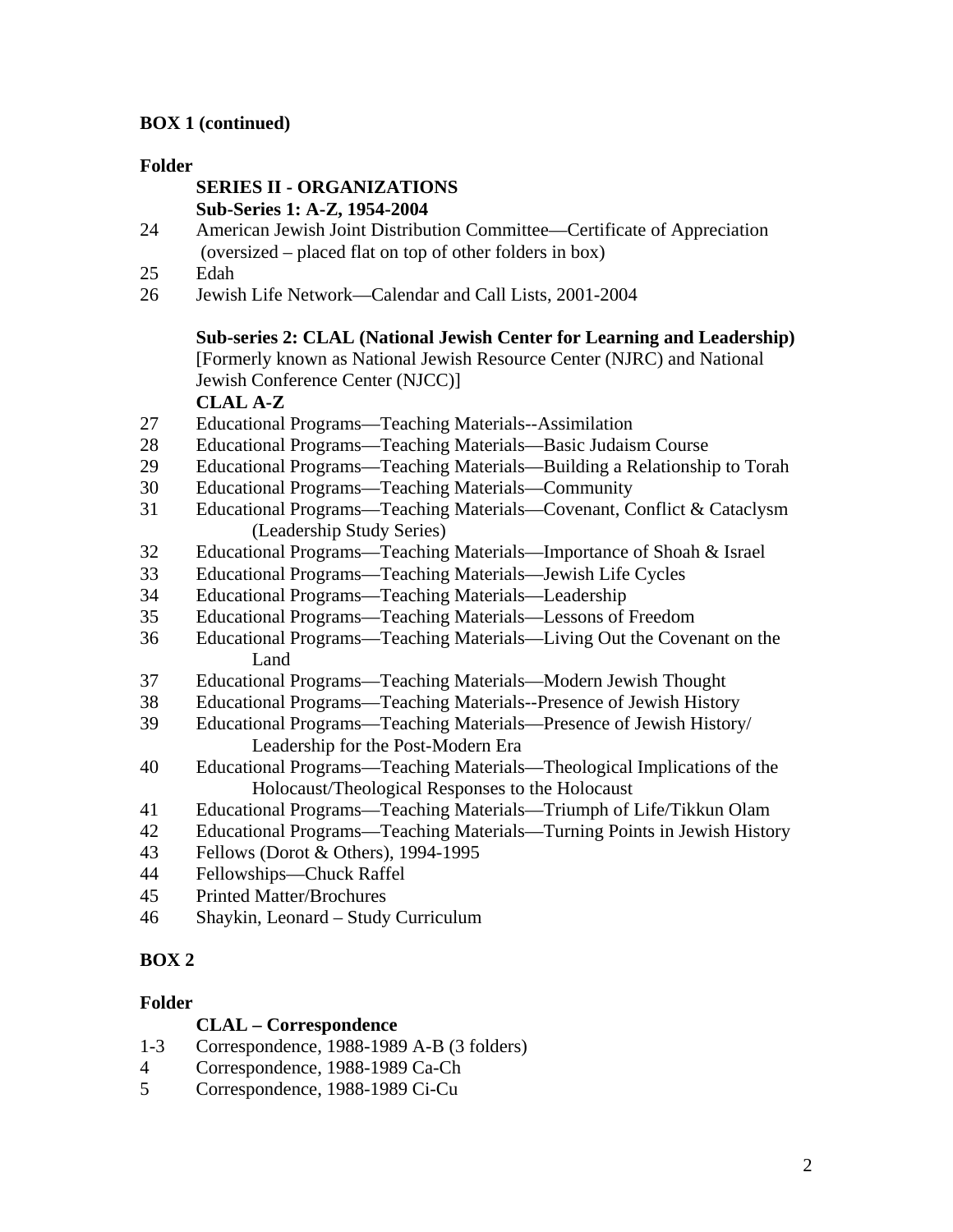### **BOX 2 (continued)**

#### **Folder**

#### **SERIES II - ORGANIZATIONS Sub-series 2: CLAL (National Jewish Center for Learning and Leadership) CLAL – Correspondence**

- 6 Correspondence, 1988-1989 D
- 7-10 Correspondence, 1988-1989 E-F (4 folders)
- 11-14 Correspondence, 1988-1989 G-H (4 folders)
- 15 Correspondence, 1988-1989 I-J
- 16-21 Correspondence, 1988-1989 K-L (6 folders)
- 22-25 Correspondence, 1988-1989 M-N (4 folders)
- 26-28 Correspondence, 1988-1989 R (3 folders)

#### **BOX 3**

#### **Folder**

#### **Sub-series 2: CLAL (National Jewish Center for Learning and Leadership) CLAL- Correspondence**

- 1-3 Correspondence, 1990 S (3 folders)
- 4 Correspondence, 1990 T-U

#### **Sub-series 3: United States Holocaust Memorial Museum (USHMM), 1979- 2003**

- 5-7 Center for Advanced Holocaust Studies—Seminar, 7/16-27/2001 (3 folders)
- 8 Speech, 4/1991

#### **SERIES III- LECTURES**

- 9 The Image of God: Implications and Applications
- 10 Jews and Christians: Facing the Modern World (OJEC conference), 11/25/1996
- 11 Kehillah Jewish Day School, 5/7/2006
- 12 Lookstein Center Principals' Seminar—Keynote Address, 2004
- 13 Moratorium Day (Draft)—Jewish theological Seminary, 1969
- 14 Sacred Heart University Address--Honorary Doctorate, 5/14/2006
- 15 Social Origins of Nationalist Movements and Explorations of Nationalism: A Review
- 16 Tikkun Olam: Change and Modernity: The Challenges of Technology, Psychology, and History
- 17 Why Don't All Jews Go to Israel
- 18 Miscellaneous
- 19 Itineraries, January-December, 2005
- 20 Itineraries, January-May, 2006

#### **SERIES IV – CONFERENCES**

- 21 The Holocaust in Jewish History, "Theology After the Shoah", 2005
- 22 World Jewish Forum, 2/23/2006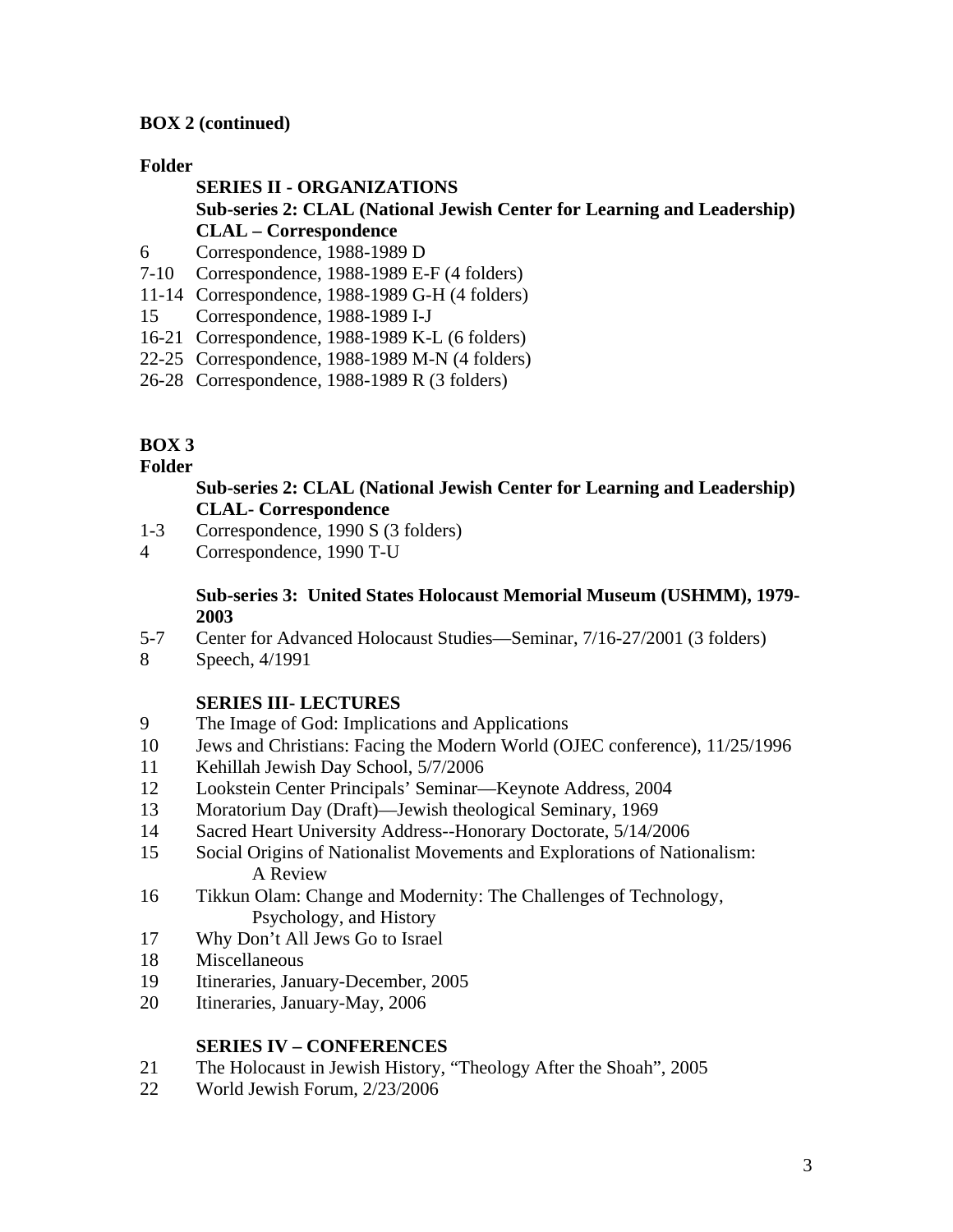## **BOX 3 (continued)**

#### **Folder**

## **SERIES V– GENERAL CORRESPONDENCE**

- 23 1961-1990
- 24 1995-1998
- 25 1999
- 26 2000-2005
- 27 Undated
- Individuals
- 28 Fulbright, J. W., 1970 (re. Vietnam)
- 29 Wolowelsky, Joel. B. 1987-1990

# **SERIES VI—CLIPPINGS**

- 30 Clippings, 1960's-2004
- 31 January-May, 2005
- 32 June-December, 2005
- 33 January-April, 2006
- 34 May-August, 2006
- 35 Interviews, c. 1990-2005 & undated

## **SERIES VII—SUBJECTS**

- 36 American Jewry and Modernity
- 37 Freedom and Anti-Semitism

# **BOX 4**

## **Folder**

## **SERIES VII—SUBJECTS**

- 1-2 Holocaust—Bibliography (2 folders)
- 3 Holocaust—Conferences, Miscellaneous
- 4 Holocaust--Romanis
- 5-15 Holocaust—Teaching (11 folders)
- 16 Holocaust—Teaching—Anti-Defamation League
- 17 Holocaust—Teaching—Clippings
- 18 Holocaust—Teaching—Curricula New York City
- 19 Intermarriage
- 20 Soviet Jewry
- 21 Yom Hashoah—Liturgy
- 22 Yom Hashoah—Memorials

# **SERIES VIII—PERSONAL**

## **Sub-series 1: A-Z**

- 23 Awards—Templeton Prize—Correspondence, March-April/1988
- 24 Awards—Templeton Prize—Correspondence, May-October/1988